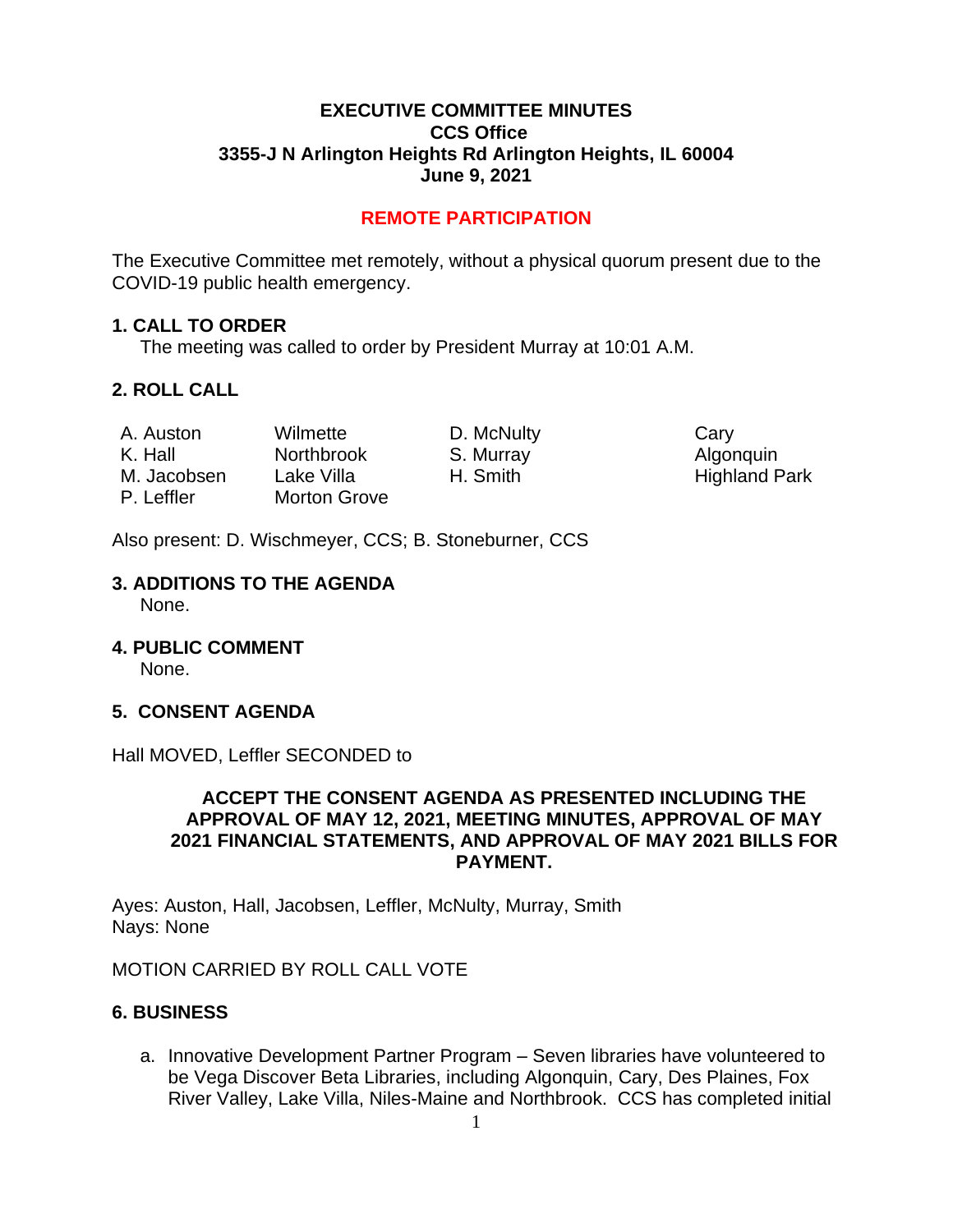setup documentation for a Vega test instance that syncs against our training database. Target date for our training instance has been moved to the week of June 7, 2021, due to implementation delays. CCS will upgrade to Polaris 6.7 at the end of June. The upgrade to 6.7 is needed to sync Vega with production.

- b. Race/Ethnicity Patron Attribute CCS has contracted with Biz Lindsay-Ryan to consult with CCS and Evanston on the approved race/ethnicity patron field. Lindsay-Ryan will present at July Governing Board on:
	- Definition work around EDI terminology
	- Importance of gathering race/ethnicity data.
	- Patron privacy and trust
	- Staff biases

Lindsay-Ryan will also work with CCS on an implementation plan to include training for library staff.

- c. Prospective Member Inquiry L. Siegel with the Chicago Botanic Garden requested information on CCS membership rates. D. Wischmeyer provided current membership pricing and explained that CCS is not taking new membership requests until the fall. There was a discussion about new library membership and that CCS needs to be open to other library types as an LLSAP. The committee agreed that further discussions and investigation should begin in the fall.
- d. COVID-19 –Illinois is expected to move to Phase 5 on Friday, June 11, 2021, and the disaster proclamation is not expected to be extended beyond June 26, 2021. After a discussion, there was agreement to plan through October for Executive Committee and Governing Board then re-evaluate to see how COVID is doing in the fall. Budget and Finance Committee and Governing Board will both meet virtually in July, Executive Committee will meet in person in August and September, and Governing Board will meet in person in October. Lake Villa has already reserved space for the October Governing Board meeting. Technical and Advisory group meetings will remain virtual for the rest of 2021 with a plan to re-evaluate in the fall.

# **7. REPORTS**

- a. President President Murray reported that this was her last Executive Committee meeting as President. She stated that this was an interesting but enjoyable fiscal year and that she enjoyed the opportunity to work more closely with CCS staff.
- b. Secretary D. McNulty reported that she would send the drafted minutes of the May 12, 2021, closed session to B. Stoneburner.